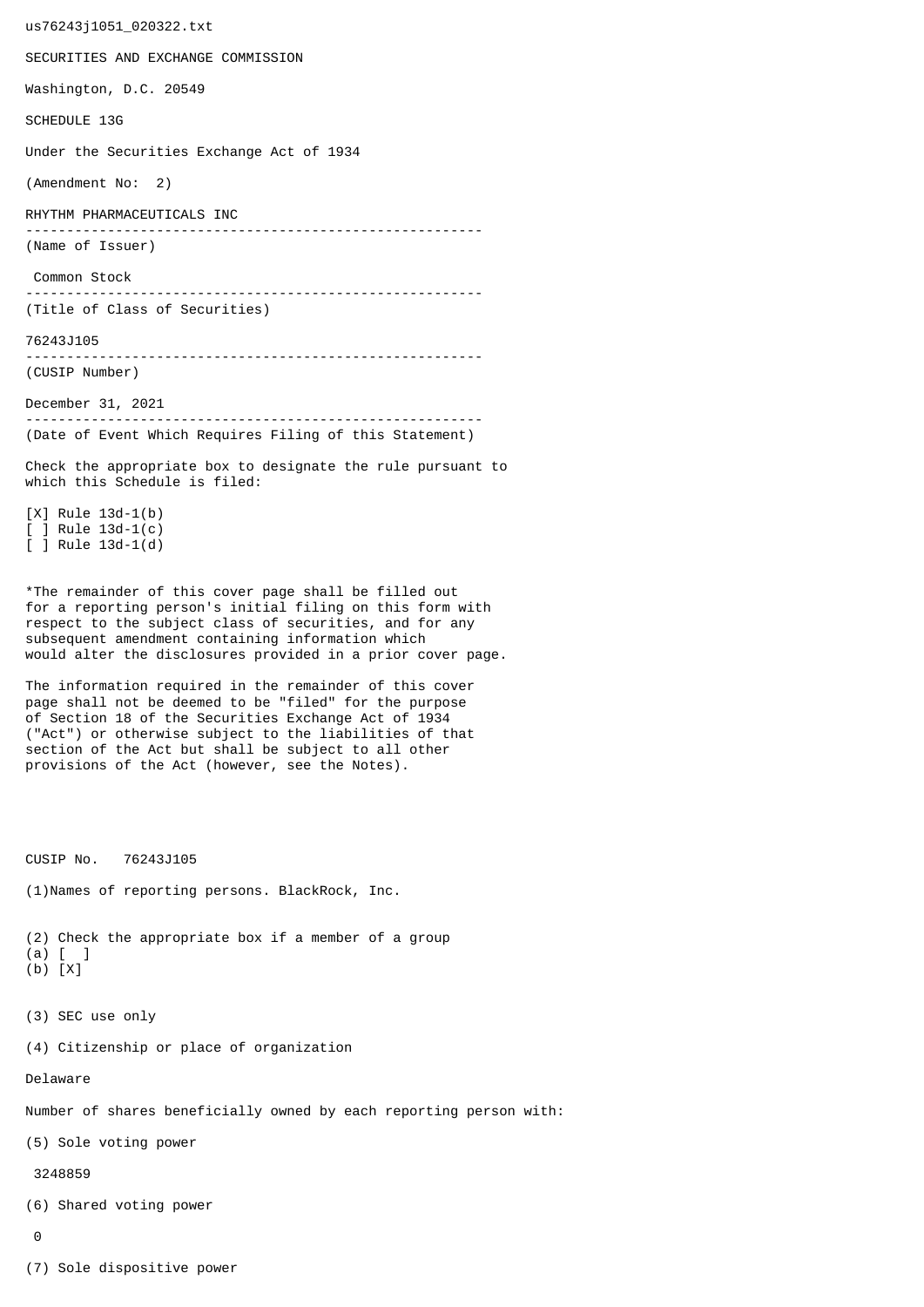```
 3328061
(8) Shared dispositive power
 \boldsymbol{\Theta}(9) Aggregate amount beneficially owned by each reporting person
  3328061
(10) Check if the aggregate amount in Row (9) excludes certain shares
(11) Percent of class represented by amount in Row 9
 6.6%
(12) Type of reporting person
HC
Item 1.
Item 1(a) Name of issuer:
                              -----------------------------------------------------------------------
RHYTHM PHARMACEUTICALS INC
Item 1(b) Address of issuer's principal executive offices:
-----------------------------------------------------------------------
222 BERKELEY STREET, 12TH FLOOR
BOSTON MA 02116
Item 2.
2(a) Name of person filing:
               ----------------------------------------------------------------------
BlackRock, Inc.
2(b) Address or principal business office or, if none, residence:
 -----------------------------------------------------------------------
BlackRock, Inc.
55 East 52nd Street
New York, NY 10055
2(c) Citizenship:
                             --------------------------------------------------------------------
 See Item 4 of Cover Page
2(d) Title of class of securities:
                                        -------------------------------------------------------------------
 Common Stock
2(e) CUSIP No.:
See Cover Page
Item 3.
If this statement is filed pursuant to Rules 13d-1(b), or 13d-2(b) or (c),
```
check whether the person filing is a:

[ ] Broker or dealer registered under Section 15 of the Act;

[ ] Bank as defined in Section 3(a)(6) of the Act;

] Insurance company as defined in Section  $3(a)(19)$  of the Act;

[ ] Investment company registered under Section 8 of the Investment Company Act of 1940;

[ ] An investment adviser in accordance with Rule  $13d-1(b)(1)(ii)(E)$ ;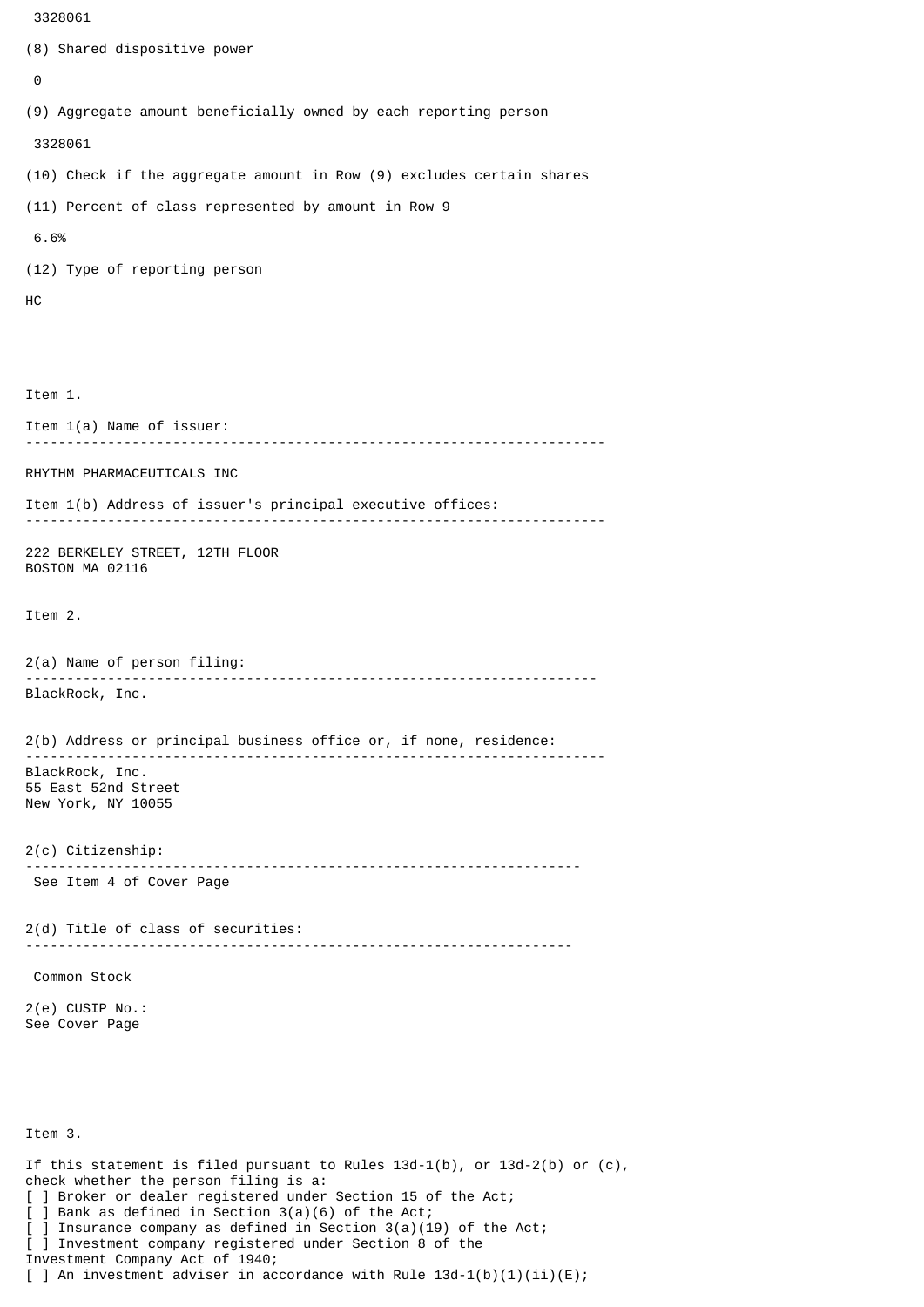[ ] An employee benefit plan or endowment fund in accordance with Rule  $13d-1(b)(1)(ii)(F);$ [X] A parent holding company or control person in accordance with Rule  $13d-1(b)(1)(ii)(G);$ [ ] A savings associations as defined in Section 3(b) of the Federal Deposit Insurance Act (12 U.S.C. 1813); [ ] A church plan that is excluded from the definition of an investment company under section  $3(c)(14)$  of the Investment Company Act of 1940; [ ] A non-U.S. institution in accordance with Rule  $240.13d-1(b)(1)(ii)(J);$  $\lceil$  ] Group, in accordance with Rule 240.13d-1(b)(1)(ii)(K). If filing as a non-U.S. institution in accordance with Rule  $240.13d-1(b)(1)(ii)(J)$ , please specify the type of institution: Item 4. Ownership Provide the following information regarding the aggregate number and percentage of the class of securities of the issuer identified in Item 1. Amount beneficially owned: 3328061 Percent of class 6.6% Number of shares as to which such person has: Sole power to vote or to direct the vote 3248859 Shared power to vote or to direct the vote  $\Theta$ Sole power to dispose or to direct the disposition of 3328061 Shared power to dispose or to direct the disposition of

 $\Omega$ 

Item 5.

Ownership of 5 Percent or Less of a Class. If this statement is being filed to report the fact that as of the date hereof the reporting person has ceased to be the beneficial owner of more than 5 percent of the class of securities, check the following [ ].

Item 6. Ownership of More than 5 Percent on Behalf of Another Person

 If any other person is known to have the right to receive or the power to direct the receipt of dividends from, or the proceeds from the sale of, such securities, a statement to that effect should be included in response to this item and, if such interest relates to more than 5 percent of the class, such person should be identified. A listing of the shareholders of an investment company registered under the Investment Company Act of 1940 or the beneficiaries of employee benefit plan, pension fund or endowment fund is not required.

 Various persons have the right to receive or the power to direct the receipt of dividends from, or the proceeds from the sale of the common stock of RHYTHM PHARMACEUTICALS INC. No one person's interest in the common stock of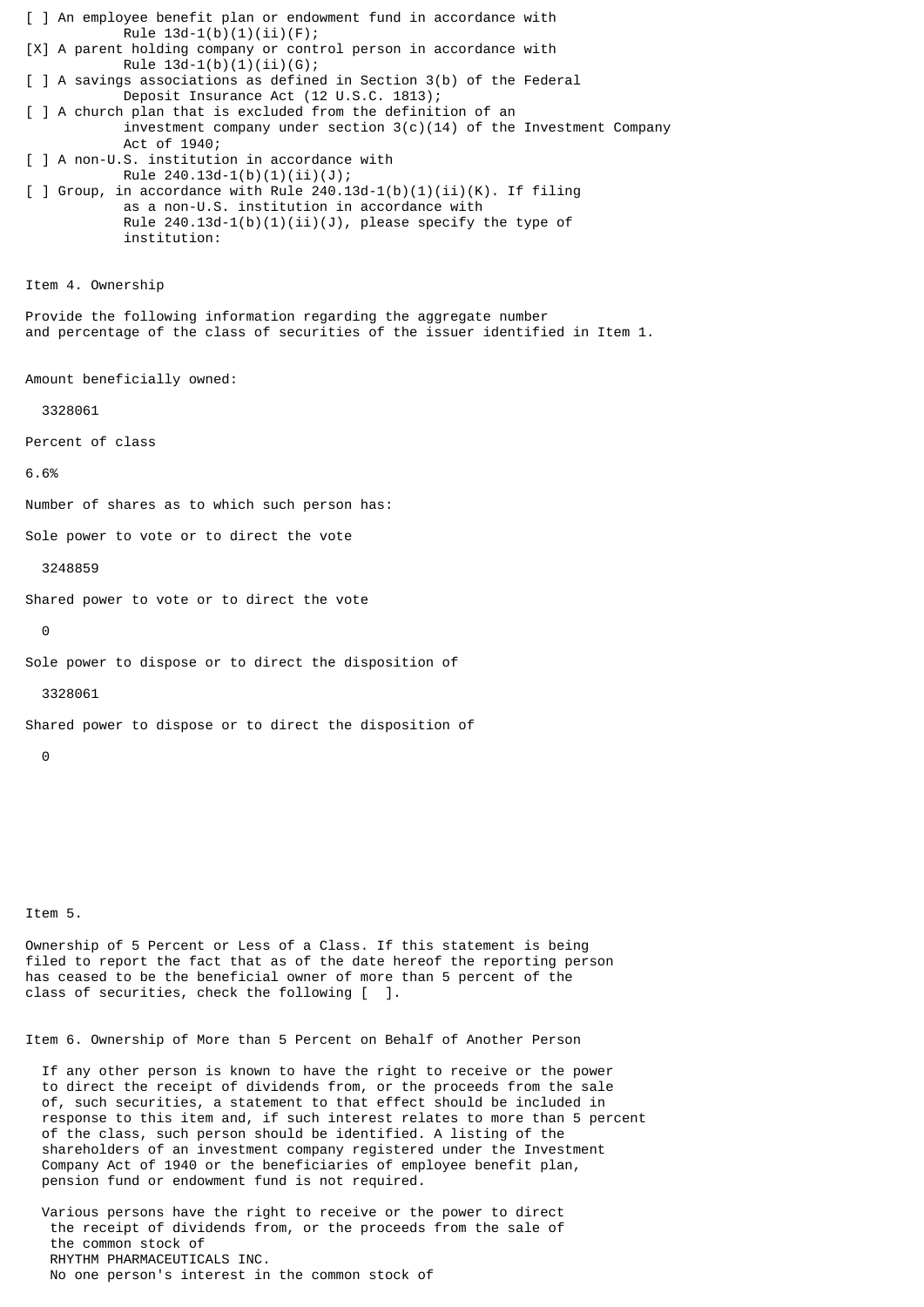RHYTHM PHARMACEUTICALS INC is more than five percent of the total outstanding common shares.

Item 7. Identification and Classification of the Subsidiary Which Acquired the Security Being Reported on by the Parent Holding Company or Control Person.

See Exhibit A

Item 8. Identification and Classification of Members of the Group

If a group has filed this schedule pursuant to Rule  $13d-1(b)(ii)(J)$ , so indicate under Item 3(j) and attach an exhibit stating the identity and Item 3 classification of each member of the group. If a group has filed this schedule pursuant to Rule  $13d-1(c)$  or Rule  $13d-1(d)$ , attach an exhibit stating the identity of each member of the group.

## Item 9. Notice of Dissolution of Group

Notice of dissolution of a group may be furnished as an exhibit stating the date of the dissolution and that all further filings with respect to transactions in the security reported on will be filed, if required, by members of the group, in their individual capacity.

See Item 5.

Item 10. Certifications By signing below I certify that, to the best of my knowledge and belief, the securities referred to above were acquired and are held in the ordinary course of business and were not acquired and are not held for the purpose of or with the effect of changing or influencing the control of the issuer of the securities and were not acquired and are not held in connection with or as a participant

in any transaction having that purpose or effect.

Signature.

After reasonable inquiry and to the best of my knowledge and belief, I certify that the information set forth in this statement is true, complete and correct.

Dated: February 3, 2022 BlackRock, Inc.

Signature: Spencer Fleming

-------------------------------------------

Name/Title Attorney-In-Fact

The original statement shall be signed by each person on whose behalf the statement is filed or his authorized representative. If the statement is signed on behalf of a person by his authorized representative other than an executive officer or general partner of the filing person, evidence of the representative's authority to sign on behalf of such person shall be filed with the statement, provided, however, that a power of attorney for this purpose which is already on file with the Commission may be incorporated by reference. The name and any title of each person who signs the statement shall be typed or printed beneath his signature.

Attention: Intentional misstatements or omissions of fact constitute Federal criminal violations (see 18 U.S.C. 1001).

Exhibit A